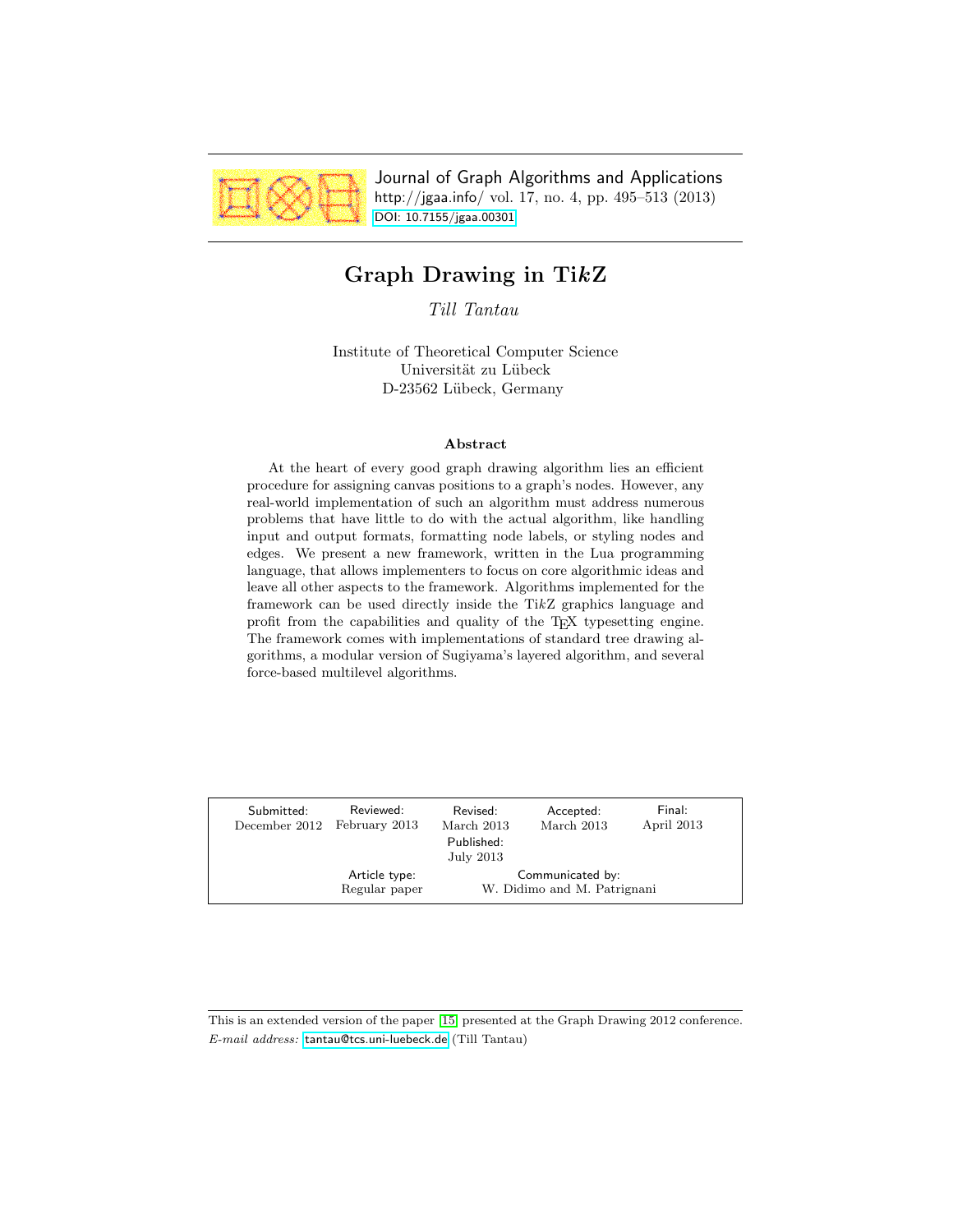## 1 Introduction

A graph drawing algorithm is, at its core, a way of mapping graphs to drawings of graphs. The idea underlying an algorithm can be very simple, but it is a long way from just an idea to a complete system for drawing graphs that allows the configuration of node distances, preferred edge slopes, or the font used for text labels in nodes. This "long way" consists of three main steps: First, the input graphs need to be specified in some way. Typically, a syntax is defined that authors<sup>[1](#page-1-0)</sup> must use to describe the graphs they wish to be drawn, and the system must be able to parse the syntax to construct internal representations of input graphs. Second, the algorithm itself needs to be implemented in some programming language. Third, the computed drawing of the graph must be rendered in such a way that authors can further process the result. Typically, the output is a vectorized or bitmap drawing in some standard format like PDF or png that can then be used for printing or inclusion in a document.

A major obstacle to implementing new graph drawing algorithms is that researchers are typically forced to address all three of the above problems, even though they would like to focus on the implementation part. This leads to interesting graph drawing algorithms being available only as prototypes that lack many features necessary to make them usable in practice (an example is the force-based Lombardi graph drawer presented at the Graph Drawing 2011 conference  $[2]$ ). Even when algorithms are part of powerful toolkits, these toolkits may be difficult to integrate into a typesetting workflow (as is the case for mathematica or the Open Graph Drawing Framework [\[3\]](#page-17-1)) or extending them by new algorithms may be a nontrivial software engineering problem (as for the graphviz toolkit [\[7\]](#page-17-2)). Keeping even simple styling parameters like font sizes or arrow tips consistent across several drawings is a major problem when different systems are used (and often even when the same system is used).

The present paper introduces a new framework for implementing graph drawing algorithms that aims at letting implementers focus on the implementation of new algorithmic ideas by handling the other steps. In particular, implemented algorithms can immediately be used by authors within a widely used typesetting system, namely T<sub>E</sub>X. The framework augments an existing graphics description language, called "Ti $kZ$ "<sup>[2](#page-1-1)</sup> [\[14\]](#page-18-1), by graph drawing facilities. This language allows authors to specify graphics directly inside T<sub>E</sub>X documents using special macros and the graphics are produced on-the-fly during a run of the T<sub>E</sub>X program on the manuscript. As an example, to draw a graph using the Sugiyama method [\[6,](#page-17-3) [13\]](#page-17-4), authors add the option "layered layout" to the description of the graph as demonstrated in Figure [1.](#page-2-0)

While the framework makes it easy for authors to apply powerful graph drawing algorithms to graphs specified inside a T<sub>E</sub>X document, its main pur-

<span id="page-1-0"></span><sup>&</sup>lt;sup>1</sup>Users who employ a graph drawing framework to draw graphs will be referred to as *authors* in the following, while users who implement algorithms on top of a graph drawing framework will be referred to as *implementers*.

<span id="page-1-1"></span> ${}^{2}$ TikZ means "TikZ ist kein Zeichenprogramm," a recursive German acronym in the tradition of "Gnu is Not Unix" cautioning that TikZ is not a graphical editor.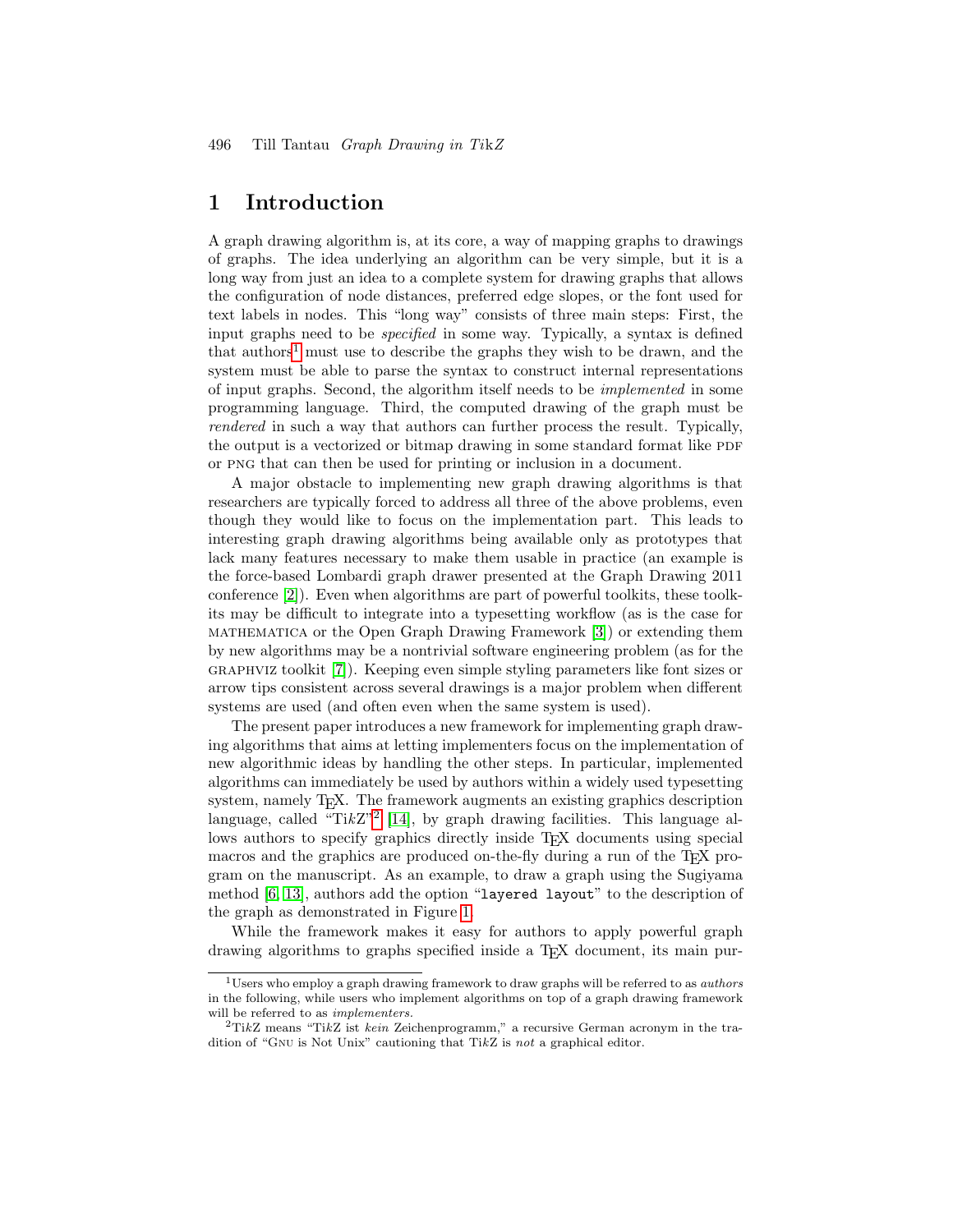```
% Somewhere in the TeX manuscript
Consider the diagram
\tikz \graph [layered layout] {
  a -> {b, c, d} -- e <-> a
};
```


<span id="page-2-0"></span>Figure 1: On the left a typical excerpt from a manuscript is shown; running TEX on it results in the output shown on the right.

pose is to allow the rapid implementation of new graph drawing algorithms by researchers from the field. Such algorithms must be implemented in Lua [\[9\]](#page-17-5), a light-weight, well-designed scripting language in which the complete framework is written. Lua was chosen, firstly, because it is part of modern versions of T<sub>F</sub>X and both the framework and new algorithms work out-of-the-box on all systems running T<sub>E</sub>X. Secondly, the speed of Lua is perfectly sufficient for drawing small to medium-size graphs on-the-fly during a run of the T<sub>E</sub>X program, see the conclusion for some benchmark results. Thirdly, libraries written in C can both be accessed and loaded dynamically by Lua, making C code a viable, but less portable option for time-critical parts of graph drawing algorithms for large graphs and for integrating algorithms already implemented in C or C++.

The framework treats graph drawing algorithms as transformations from one class of graphs to another, a design principle advocated by Di Battista et al. [\[5\]](#page-17-6). Graph drawing algorithms declare which kinds of graphs they accept as input and which kind of graphs they produce as output, and the framework will automatically apply appropriate pre- and post-transformations to ensure that any input graph can be given as input and be used with any algorithm.

Even though the seamless integration of the framework with  $TikZ$  was an important design goal, the framework's architecture treats TEX as just one possible system from which it receives to-be-drawn graphs and to which it sends back canvas positions for the nodes. The framework can also be linked to systems such as interactive graph editors or command line tools.

Related Work. One of the earliest systems that integrates a graph drawing algorithm into TEX dates back to 1989: the TreeTEX program of Brüggemann-Klein and Wood [\[1\]](#page-17-7) is an improved version of the Reingold–Tilford algorithm implemented directly in the TEX programming language. Since then, dozens of both in- and interdependent packages have been developed in the context of TEX that implement a variety of specialized graph drawing algorithms covering different fields. For instance, there are dedicated packages for drawing pedigree trees in medicine [\[16\]](#page-18-2) or message sequence charts in software engineering [\[10\]](#page-17-8). The packages all come with their own special-purpose syntax and design philosophies and they differ strongly with respect to their portability.

The system presented in the following seems to be the first serious attempt at augmenting a general-purpose graphics description language like POSTSCRIPT,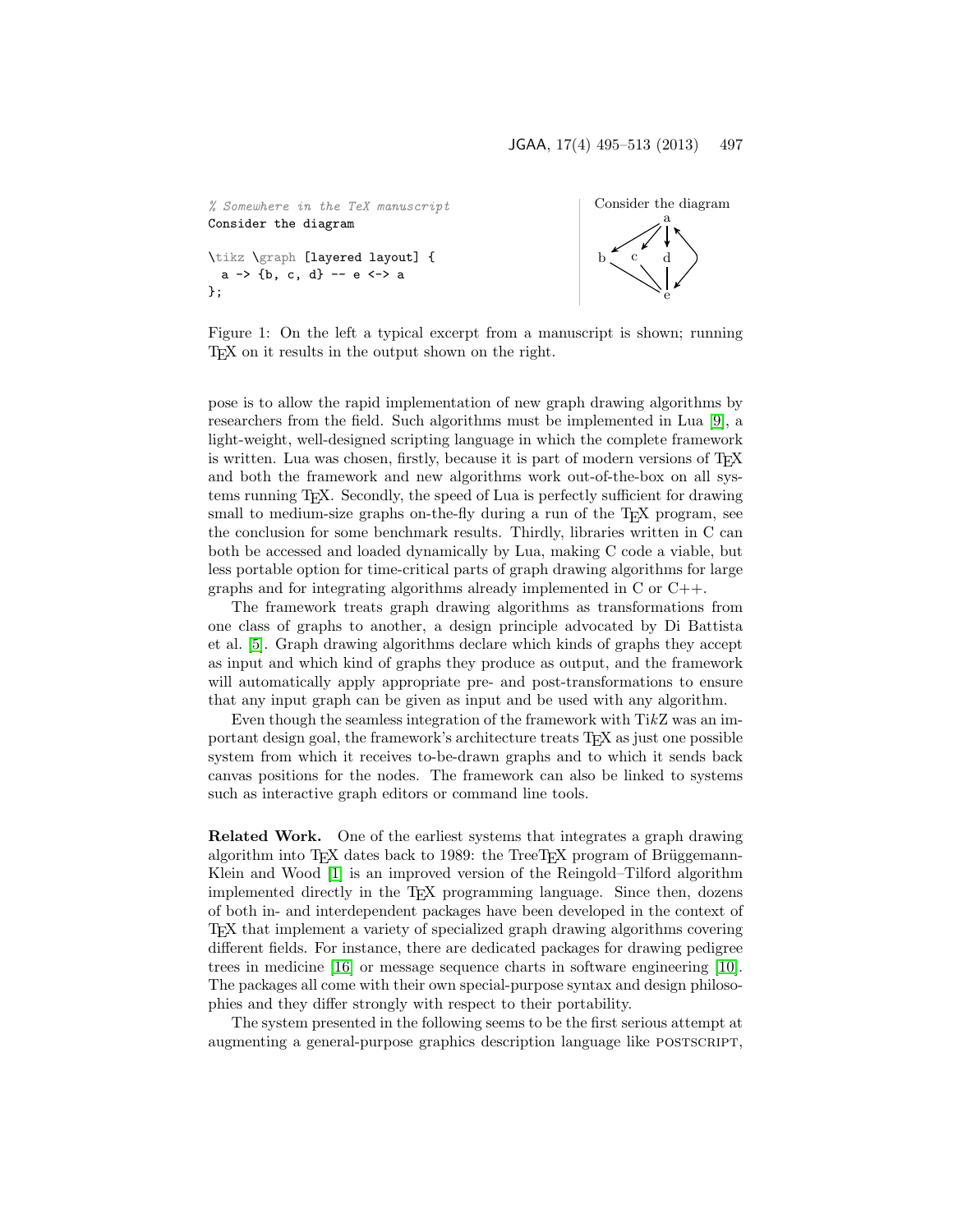#### 498 Till Tantau Graph Drawing in TikZ

pstricks, metafont, or svg by general graph drawing facilities. One could argue that the mathematica system is an example of treating graph drawing as a subtask of producing documents (called "notebooks" in mathematica), but describing graphics and typesetting documents do not lie at the heart of MATHEMATICA.

Concerning the range of algorithms implemented, the framework is roughly comparable to the graphviz toolkit [\[7\]](#page-17-2), except for the algorithms for radial graph drawings, which are still missing. Compared to the Open Graph Draw-ing Framework (OGDF) [\[3\]](#page-17-1), many of OGDF's advanced support algorithms (like computing spqr decompositions) are not available. In both cases, the fact that GRAPHVIZ and OGDF use compiled code makes them much faster than our Lua implementation.

Organisation of this Paper. This paper describes graph drawing in TikZ from three different perspectives: the author's perspective, the integration perspective, and the implementer's perspective.

Following a brief review of the graphics description language TikZ below, we explore the syntax authors can use in TikZ for the description of graphs; see Section [2.](#page-4-0) I will argue that choices in the syntax are not only a matter of taste, but can influence the quality of graph drawings. In Section [3](#page-7-0) on integration issues, we contrast the extension of an existing graphics description language by graph drawing capabilities to the approaches taken by other graph drawing systems. Section [4](#page-9-0) is addressed at implementers of graph drawing algorithms, explaining the framework's design and architecture. This section contains a complete, commented implementation of a simple graph drawing algorithm. We will see how the framework can be asked to perform a number of automatic graph transformations that allow the implementer to focus on the core algorithmic idea and write lean code.

The Graphics Description Language TikZ in a Nutshell. TikZ is a vector graphics description language implemented as a TFX macro package. It has been under continuous development for the last ten years and comes with over one thousand pages of documentation. Being part of any standard TEX installation and being written entirely as a collection of macros, it can be used out-of-the-box on any system running the T<sub>EX</sub> program.

 $Ti\&Z$ ' syntax borrows from METAFONT, a graphic description language designed by Donald Knuth, and pstricks, a macro package similar to TikZ but tailored specifically to the postscript language, which is widely used in printing industry. The macros of TikZ convert the description of a graphic into a stream of low-level primitives for the output format of the specific version of T<sub>E</sub>X used. In particular, PDF, POSTSCRIPT, and even SVG output are directly supported.

The most important feature of TikZ for the purposes of the present paper will be its support for specifying *nodes* and *edges* between them. Nodes can have one of many possible shapes (the libraries define dozens of possible shapes,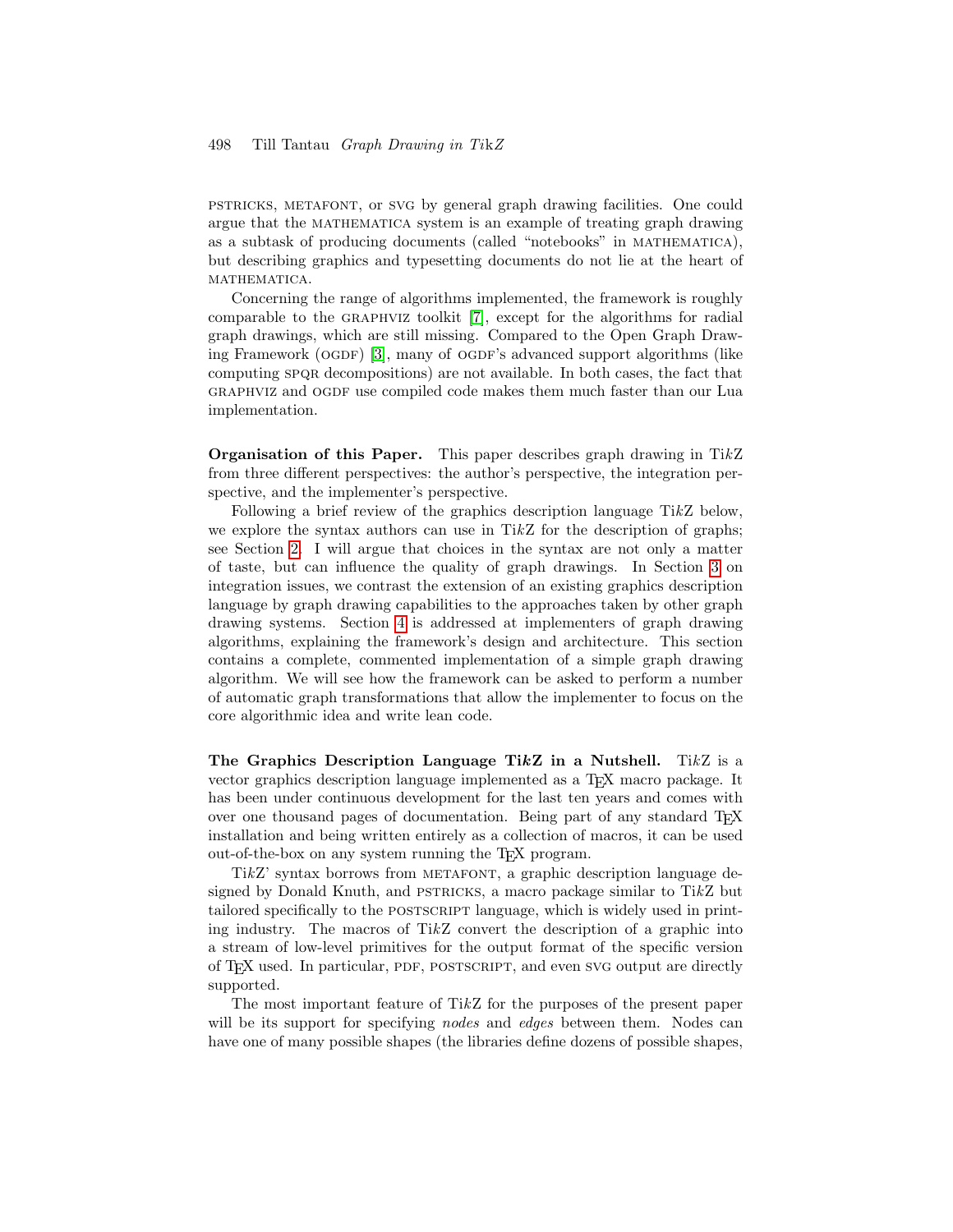and arbitrarily complex new shapes can be defined) and edges can be routed in different manners. Nodes have anchors, which are coordinates inside the node that can be referenced later and which are similar to the ports of nodes common in the context of graph drawing. The below code shows a typical, but admittedly artificial example of creating and connecting nodes using the TikZ syntax.

\tikz { \node (a) at (0,0) {\$\alpha^2\$};  $\setminus$ node (b) [dashed] at  $(0,1)$  {\$ $\beta$ }; \node (c) [circle] at (1,2) {\$\Gamma\$}; \node (d) [cloud] at (2,0) {d}; \draw (a) edge (b);  $\langle \text{draw} (b) \text{ edge } [-\rangle, \text{ dotted}]$  (c); \draw (b) edge [<->, "\$\epsilon\$"] (d); };



Above, coordinates for the nodes have been specified explicitly in centimeters. The main purpose of the graph drawing framework described in the following is to compute these positions for us. Leaving out the at-parts and adding the options [tree layout, grow=right] after \tikz on the first line yields the result shown on the right.



## <span id="page-4-0"></span>2 The Author's Perspective: Specifying Graphs and the Quality of Graph Drawings

Graph drawing systems should make it easy for authors to specify the graphs that they wish to be drawn. Examples of graph description languages include graphml, an xml-based markup language; the dot format used by graphviz; or the gml format used by the Open Graph Drawing Framework. Graphs can also be specified indirectly as the results of computations, as in computer algebra systems like mathematica, allowing succinct graph specifications of large graphs.

Desirable Properties of Graph Description Languages in the Context of Graph Drawing. It may seem to be largely a matter of taste which format is used for specifying graphs; graph drawing algorithms, including those implemented using the framework presented in this paper, internally work on an abstract representation of the graph anyway, namely on a set of nodes and a set of edges. However, especially for graphs specified by humans as part of a manuscript, there are several reasons why a format needs to be chosen carefully.

Firstly, authors should be able to provide hints to graph drawing algorithms by means of syntax. An important hint is actually the order in which nodes and edges are specified by an author; it typically has semantic meaning. The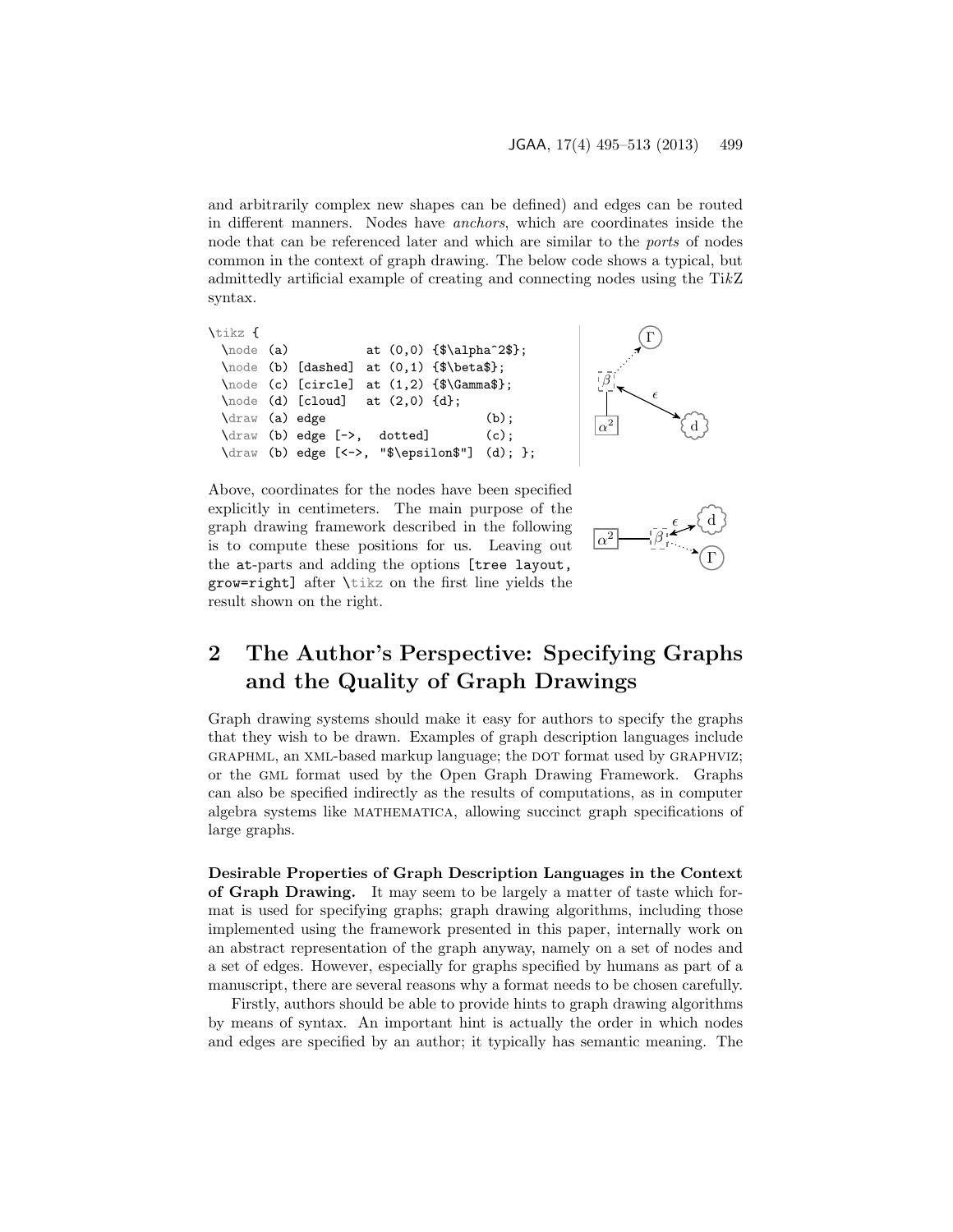importance of this information is well-recognized; for instance, experiments by Gansner et al. [\[8\]](#page-17-9) have shown that cycle removal, a first step in algorithms for drawing layered graphs, should be based on a depth-first traversal of the input graph as specified by the author rather than on using, say, randomized methods (see for instance [\[5\]](#page-17-6)) that do not take the graph description into account. The quality of cycle removals can be further improved if authors can indicate "backward edges" in a natural way. While the node ordering is implicit in almost any format, specifying hierarchical dependencies or special edge kinds can be cumbersome or even impossible. To illustrate the subtleties involved, consider the problem of using a general-purpose graph description language to specify ternary trees in which nodes may have "missing" children, like a missing left or middle child, for which space needs to be reserved in the layout.

Secondly, while the above considerations aim at improving the quality of the results produced by graph drawing algorithms, a good format will also make it easy for authors to specify a graph in a succinct and self-explaining manner. Authors will prefer to write (and, later on, also to read)  $a \rightarrow b \rightarrow c \rightarrow a$ , as in the DOT format, over having to first create three nodes (using \node thrice in TikZ or the <node> tag in GRAPHML or node [...] in GML) followed by having to specify three edges (using edge, <edge>, or edge[...]). Styling options, label texts, and "hints" to graph drawing algorithms should also be easy to specify.

A Graph Description Language for Graph Drawing in TikZ. All of the existing formats have drawbacks: The standard way of specifying nodes and edges in TikZ using the \node command is too verbose and the same is true for GRAPHML and all other XML-based formats. The DOT format used in the graphviz toolkit is more concise and defines a number of ways of styling nodes and edges, but this set of options is neither extensible nor extensive. Moreover, styling options cannot always be provided next to the object to which they apply. As a consequence, a new format was developed that is tailored to the specific needs of graph drawing in TikZ (but the standard syntax and other formats can also be used). The basic syntax of this new format leans on the both format and graphs specified using only the basic features of por can be processed directly. Nodes can be grouped and connected hierarchically as in the following examples:



The first main difference to the DOT format is the place where options are specified: The \graph command, each node, and also each edge indica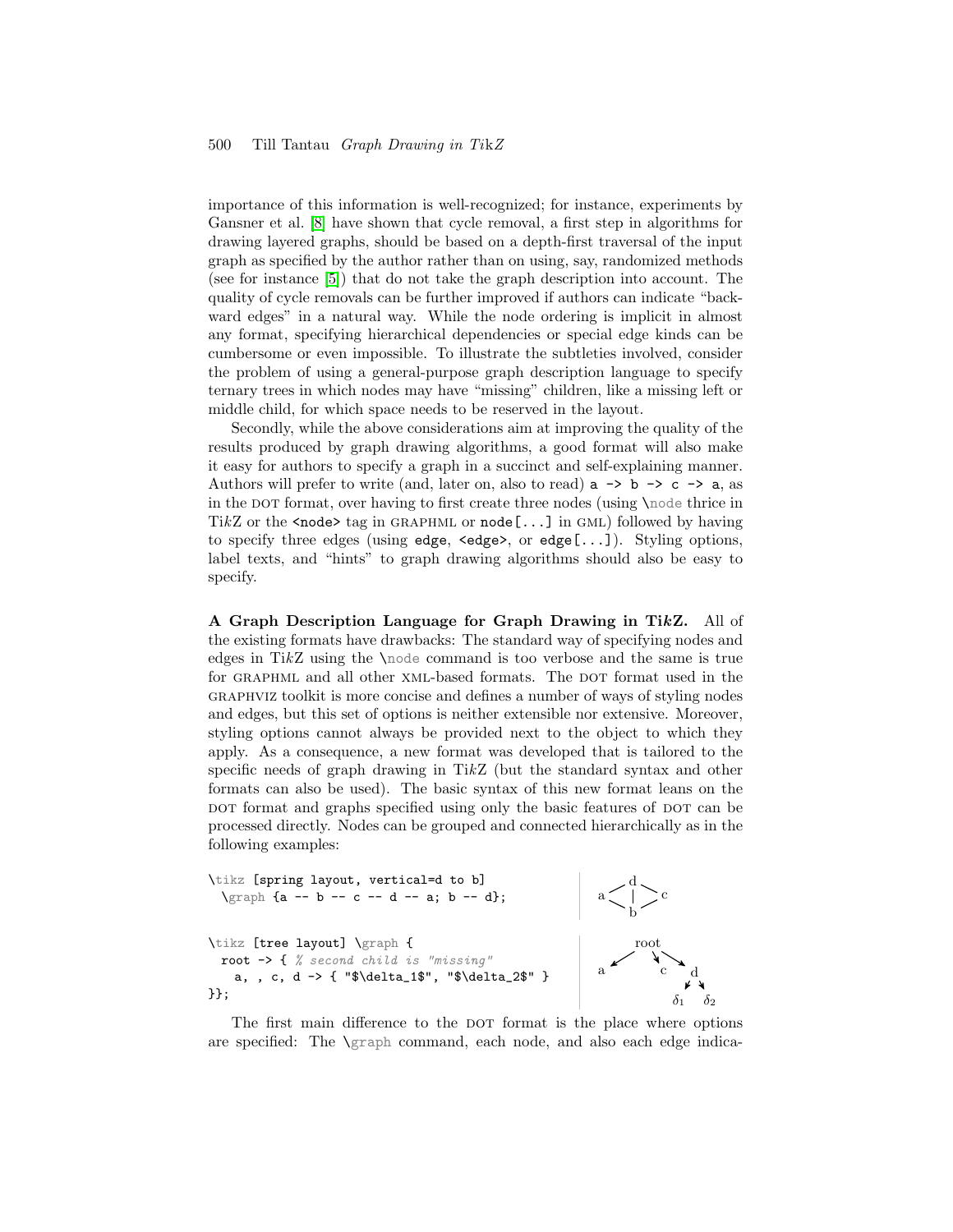tor (strings like -- or ->) can be followed by options written in square brackets. In particular, in a sequence of nodes connected by edges, each node and each edge can have its own options without any need for repeating the node names:

\tikz [tree layout, grow=right] \graph { a[cloud] ->[dashed] b[nudge up=2mm] --[dotted] c[ultra thick] }; a  $\rightarrow$  - - - b  $\rightarrow$   $\boxed{c}$ 

By attaching appropriate options to nodes, we can easily fine-tune graph drawings: In the example, nudge up raises ("nudges up") b's placement by two millimeters relative to the position computed by the algorithm.

The second main difference concerns the semantics of edge indicators, of which there are five  $(-, -\rangle, \langle -\rangle, \langle -\rangle, \langle -\rangle)$  and the special  $-!$ - meaning "remove an edge specified earlier"). While graph descriptions in DOT format are sequences of edges plus syntactic sugar (we can write  $a \rightarrow b \rightarrow c$  instead of a  $\rightarrow$  b; b  $\rightarrow$  c and a  $\rightarrow$  {b; c} instead of a  $\rightarrow$  b; a  $\rightarrow$  c), we now interpret graph descriptions as graph expressions, that is, as terms whose atoms are single vertices and whose function symbols combine subgraphs to larger graphs. The text {a, b, c} -- {d, e, f} is interpreted as the term  $\gamma(G_1, G_2)$  where  $G_1 = (\{a, b, c\}, \emptyset)$  and  $G_2 = (\{d, e, f\}, \emptyset)$  are two discrete three-node graphs and  $\gamma$  is a *combining function* that takes the union of the two (possibly overlapping) graphs and adds some edges. Which combining function is used can be changed for each use of an edge indicator, allowing authors to describe graphs in a succinct and, ideally, self-explaining manner. In the following example, the first two layers form a complete bipartite graph as prescribed by the first combining function, while the last two layers form a matching.

| \tikz \graph [layered layout] {         |              |         |
|-----------------------------------------|--------------|---------|
| $\{a, b, c, d\}$ --[complete bipartite] |              |         |
| ${e, f, g, h} \rightarrow [matching]$   |              |         |
| $\{i, j, k, 1\}$                        | $\mathbf{v}$ |         |
|                                         | i i          | $k = 1$ |

Options attached to nodes or edges provide local information to graph drawing algorithms. In order to communicate information about larger structures inside the input graph, authors can specify *subgraphs* of the input graph. For instance, hyperedges can be modeled as discrete subgraphs, just as the "same rank clusters" of the DOT format. "Clusters of edges" can also be regarded as subgraphs whose edges should be routed similarly by an edge routing algorithm. To handle all of these and future applications in a uniform manner, implementers can declare subgraph kinds like "hyper" for hyperedges or "same layer" for same layer clusters. Using an option key like same layer at the beginning of a group indicates that everything inside the group is part of a subgraph.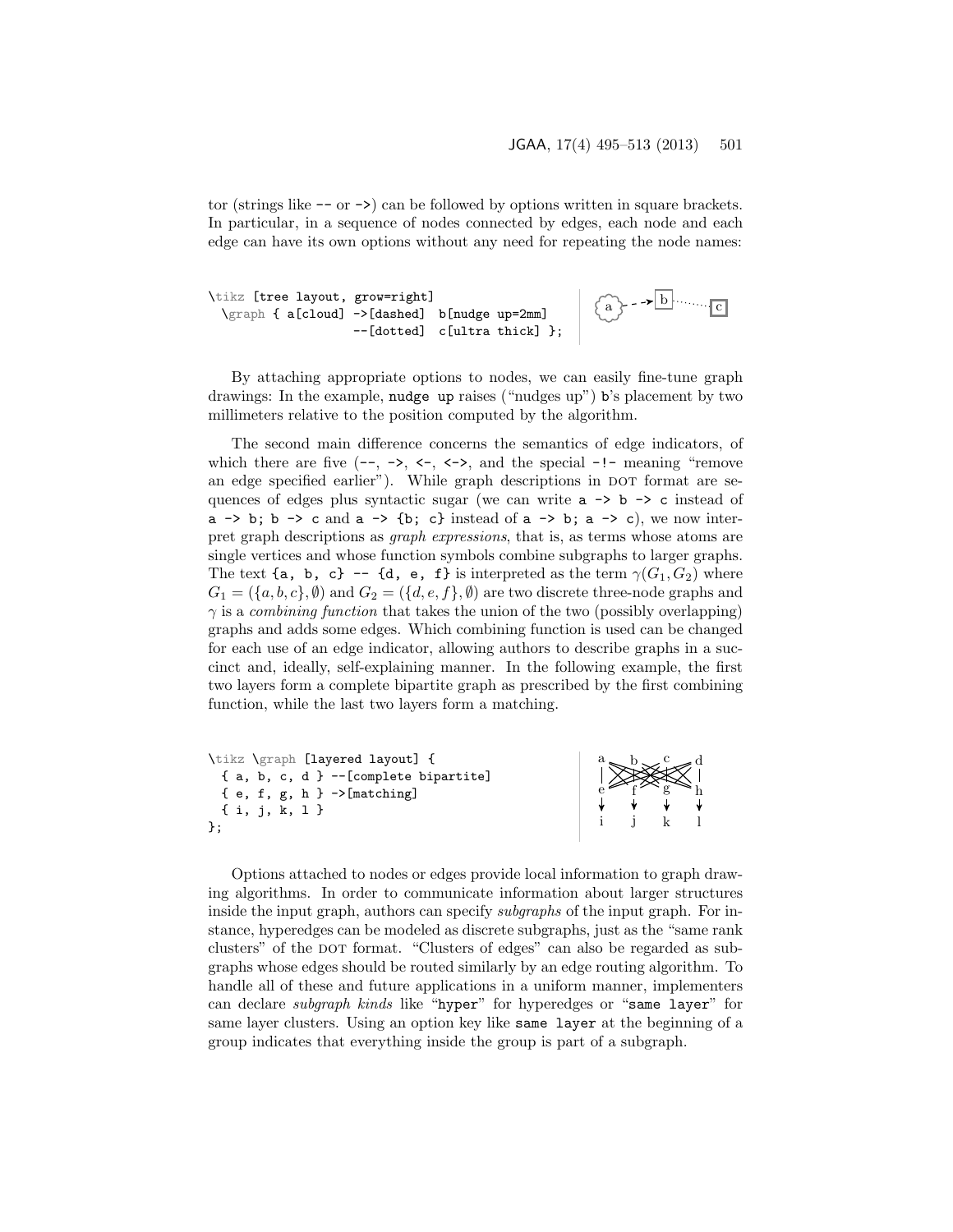```
\tikz \graph [layered layout] {
  a \rightarrow \{ b, c \} \rightarrow d \rightarrow e;{[same layer]} b \leftarrow > c };
   {[same layer] d, e };
};
                                                                                                   a
                                                                                              \mathbf{b} \leftrightarrow \mathbf{c}e \leftarrow d
```
Authors can specify that on certain subgraphs a graph drawing algorithm differing from the main algorithm should be used. Running the different algorithms and resolving conflicts are handled automatically by the framework.

Making Syntactic Structure Visible to Graph Drawing Algorithms. Just like any other general-purpose graph drawing framework, our framework internally works on abstract representations of the input graphs that do, however, include all of the syntactic "hints" given by the author in a format-independent way. For instance, we store the options trailing a node or an edge as tables attached to the node's or edge's representing object. We use arrays to store nodes and edges in the order in which they appear. Information about nodes that are "not there" is communicated by a string of events that are generated by the parser whenever "something interesting happens" (such as "missing node encountered"). For each of the above-mentioned subgraph kinds, a separate array stores all encountered subgraphs of this type.

## <span id="page-7-0"></span>3 The Integration Perspective: Graph Drawing and Typesetting

Typesetting a document and drawing a graph are generally treated as two unrelated problems. On the one hand, we have specialized software and formats for typesetting documents, like Donald Knuth's T<sub>E</sub>X, Adobe's INDESIGN, or Apache's openoffice; on the other hand, we have specialized software and formats for drawing graphs, like GRAPHVIZ, the graph drawing packages inside mathematica, or the Open Graph Drawing Framework. This separation into two distinct spheres of development allows for very efficient and specialized implementations. The separation, however, also implies the need to establish an interface between the two worlds.

Interfacing Between a Graph Drawer and a Typesetter. The typical interface between a graph drawer and a typesetter is simple and one-way: At some point, a document author will run the graph drawing program (manually or triggered by a "makefile"), resulting in drawings in a vectorized format like PDF or svG or in a bitmap format like PNG. These drawings must then somehow be embedded into the document. Unfortunately, it is hard for authors to ensure that the drawings produced by the graph drawing system match the style sheet used for the main document. Basic requirements like matching colors can often be met, but already font sizes are harder to get right. Meeting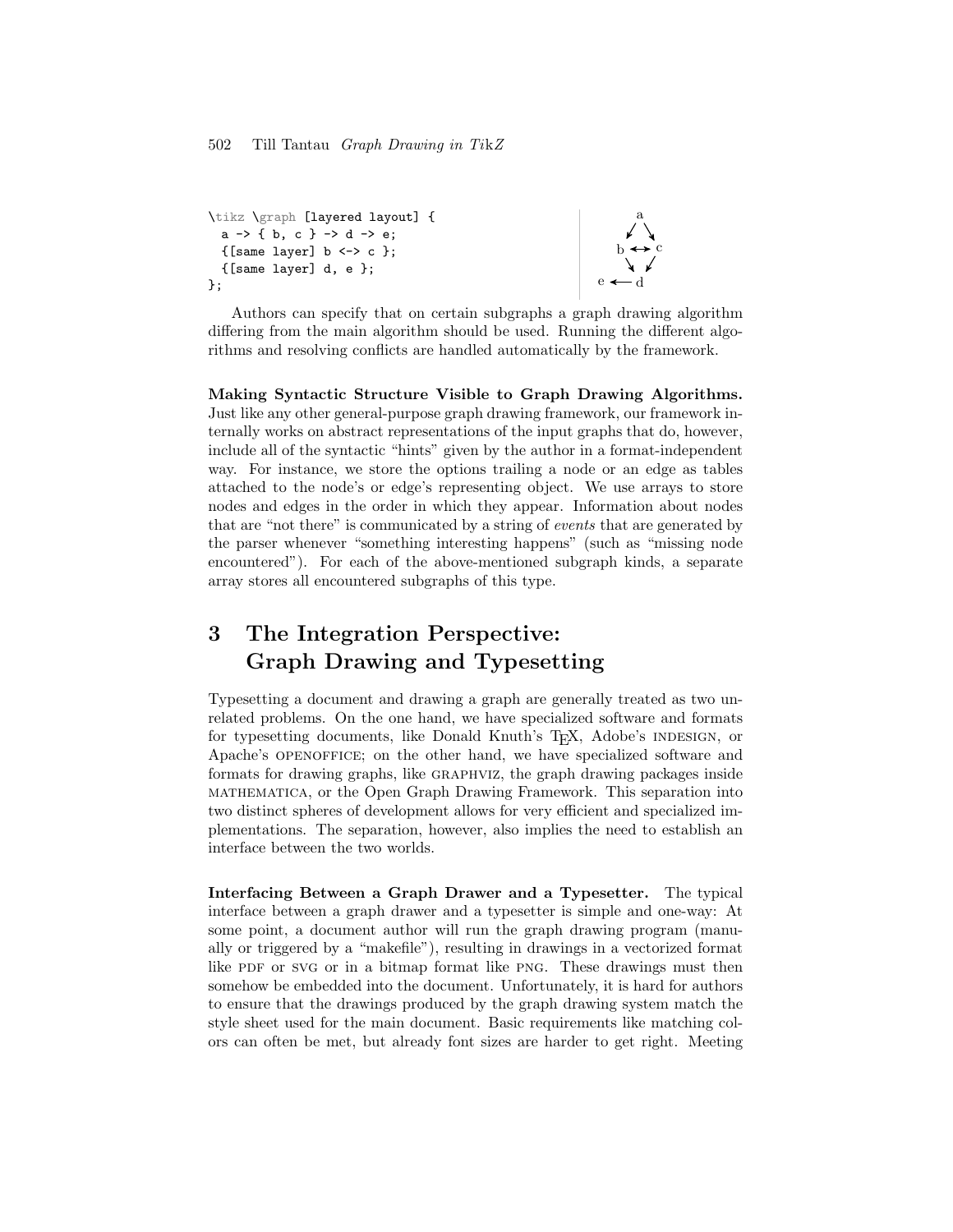advanced requirements such as including mathematical text in node labels is typically impossible even when powerful graph drawing systems are used; let alone when special-purpose, standalone graph drawing systems are employed that are tailored for one specific visualization task.

Many of these problems can be avoided by using the graph drawing system only for computing positions for the nodes of a graph and leaving the rendering of the graph to the typesetting system; for instance using metafont or  $PSTRICKS$  (or TikZ for that matter) in conjunction with T<sub>EX</sub>. Unfortunately, this approach entails a new problem: The graph drawing system now misses information concerning the sizes of text labels, which is vital for many graph drawing algorithms.

Integrating a Graph Drawer into a Typesetter. The graph drawing framework for TikZ sidesteps the indicated problems by integrating the typesetter with the graph drawer. No separate program is used for the graph drawing; rather, the framework is called directly from the typesetting program T<sub>E</sub>X. The framework is written in Lua, a language that has been integrated into current versions of TEX. It is this recent addition to the TEX program that makes graph drawing in TikZ feasible: Although TEX is Turing-complete, programming directly in T<sub>E</sub>X is an arcane art practised by only a few devout disciples. In contrast, Lua is a small, elegant, and fast scripting language that is easy to use both for beginners and experts.

To get a feeling for how the integration works, let us consider the command \tikz \graph[tree layout] {a -> b -> {c, d}};. Upon encountering the special option tree layout, TikZ tells the framework that a "graph drawing scope" has started. This "telling" is done by calling a method of the framework's class InterfaceToDisplay. The class encapsulates all of the functionality offered by the framework to a system like TEX, whose main job from the framework's point of view is to "display" graphs – hence the class' name.

The parsing of the graph inside the braces results in four nodes and three edges being created. Each of the four nodes is rendered normally, resulting in TEX boxes that contain all of the low-level primitives needed to render the nodes, including label texts, borders, shadows, and whatever else might have been specified. Normally, such a box would now be added to the page; but inside a graph drawing scope, the box gets intercepted at this point and passed down to the framework (again, by calling methods of the interface class). The contents of the box are stored in an internal table, together with detailed size information. From TEX's point of view, the box disappears at this point. In contrast, edges are not rendered when they are encountered. Instead, only the information where an edge starts, where it ends, and the edge's local options are passed down.

At the end of the graph drawing scope, a complete description of the graph, consisting of all nodes, including their exact convex hulls, all edges, including their labels and options, will have accumulated inside the framework in the form of Lua tables. At this point, the framework switches over completely to Lua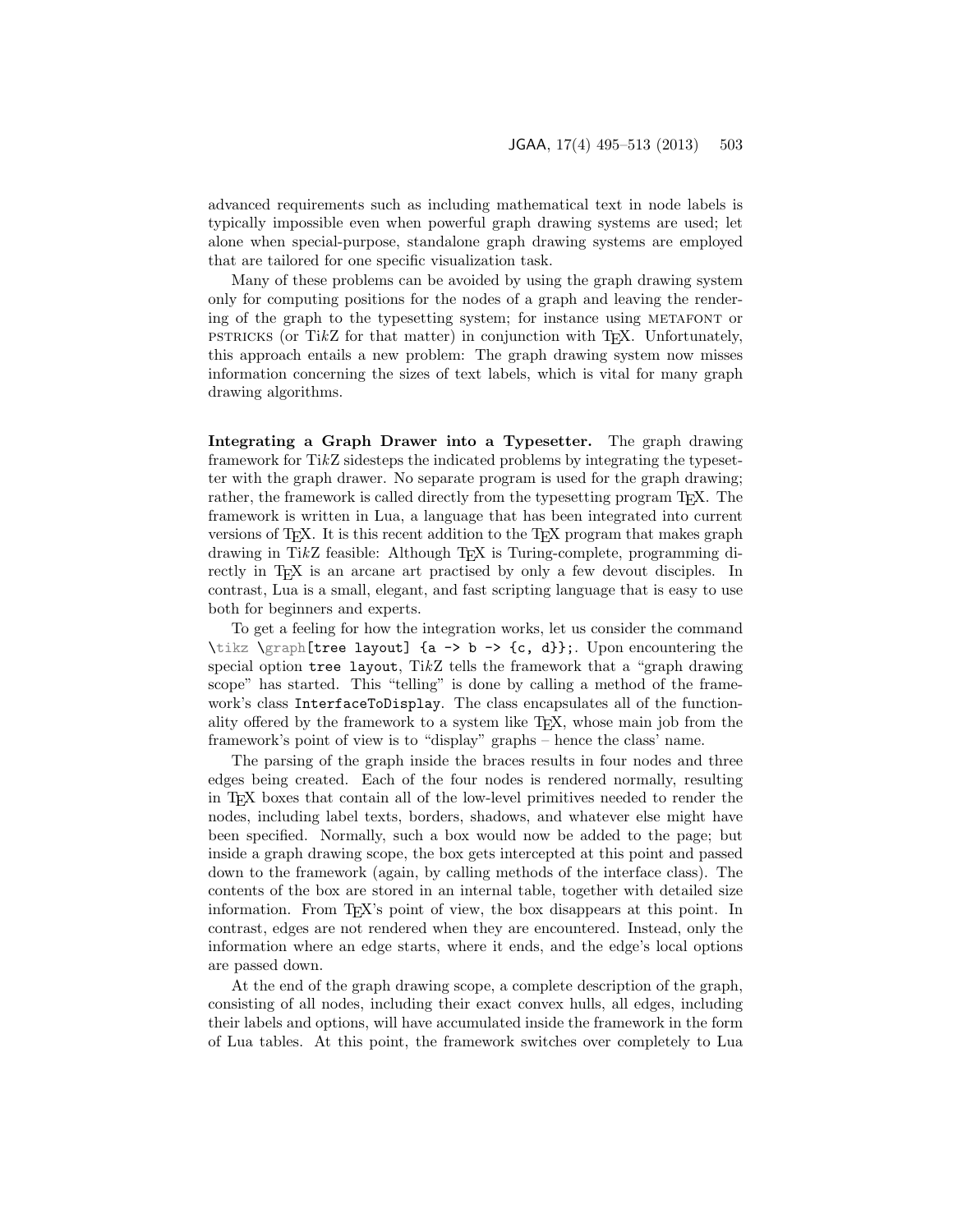

<span id="page-9-1"></span>Figure 2: Call graph of the interaction between TikZ and the interface of the framework. Naturally, this figure has been created using graph drawing in TikZ: The Sugiyama method was applied to the call graph and same layer was used with all node pairs that needed to be aligned horizontally. For the edges between nodes on different layers, TikZ's capability of rendering edges using only horizontal and vertical segments was harnessed.

and runs the graph drawing algorithm corresponding to the option tree layout (this happens to be the Reingold–Tilford algorithm). When the algorithm terminates, the node and edge objects are storing the computed canvas coordinates. Since, from the typesetter's perspective, the nodes and edges "disappeared" during the parsing of the graph drawing scope, they need to be reinserted into the page and, only now, the edges, too, get rendered. The call graph in Figure [2](#page-9-1) visualizes this back-and-forth between the typesetter and the framework.

Although nodes disappear and reappear from the typesetter's memory, from TEX's perspective there is no difference between nodes inside graph drawing scopes and nodes positioned without the use of the graph drawer. In particular, the nodes inside a graph drawing scope can be referenced from outside this scope just like any other node, allowing the seamless integration of drawn graphs into larger graphics, see Figure [3.](#page-10-0)

# <span id="page-9-0"></span>4 The Implementer's Perspective: Lean Implementations of Graph Drawing Algorithms

Whether a new idea of how to draw graphs really works in practice can only be tested by implementing a prototype. Such prototypes then need to be expanded or even rewritten if authors are really supposed to use them. In the following, we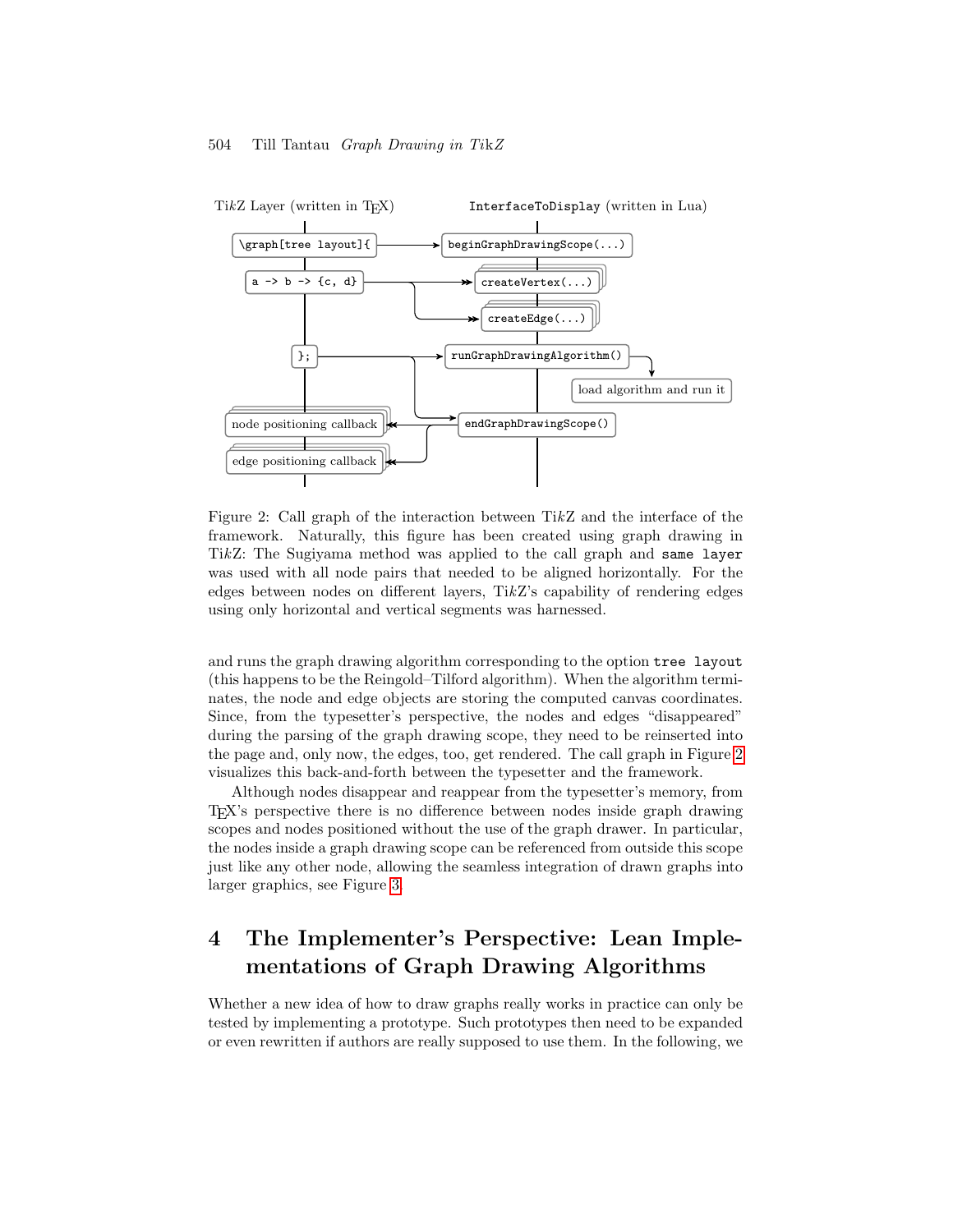

<span id="page-10-0"></span>Figure 3: Example of a picture where the graph drawing system is used to first render a six node graph using a spring electrical layout. Subsequently, the positioned nodes can be referenced normally such as in the code that adds the shaded area on the background.

have a look at how implementers are helped by the graph drawing framework with turning prototypes into implementations that create publication-quality graph drawings.

Graph Drawing as a Sequence of Transformations. The design of the graph drawing framework adheres to the philosophy advocated by Di Battista et al. [\[5\]](#page-17-6) of seeing graph drawing as a series of graph transformations. We start with an "arbitrary" input graph and end with a graph whose nodes and edges are embedded in the plane. For instance, the popular Sugiyama method for drawing layered graphs consists of first decomposing the input graph into connected components, then transforming each component into a directed acyclic graph, followed by a whole series of further transformations. In contrast, most force-based algorithms will also decompose the input graph but will then turn each component into a simple, undirected graph. Other typical transformations include planarization or the decomposition of the graph into singly, bi-, or tri-connected components.

The principle of treating graph drawing as graph transformations is reflected by the way graph drawing algorithms must be implemented. Each new algorithm is actually just a transformation and it must declare which kinds of graphs the algorithm expects and what kind of graphs it will output, using a Lua table stating preconditions the graph must meet and postconditions the graph will meet. For instance, the precondition "works only on connected graphs" tells the framework that it must first decompose the input graph into connected components and that these components must be passed to the algorithm individually. Similarly, the precondition "needs a spanning tree" tells us that the algorithm will work on trees (or at least will need a spanning tree in addition to the original graph). Other properties concern the output graphs rather than the input: The postcondition "upward oriented" tells the framework that the result of the transformation is a layered drawing where nodes on the same layer have the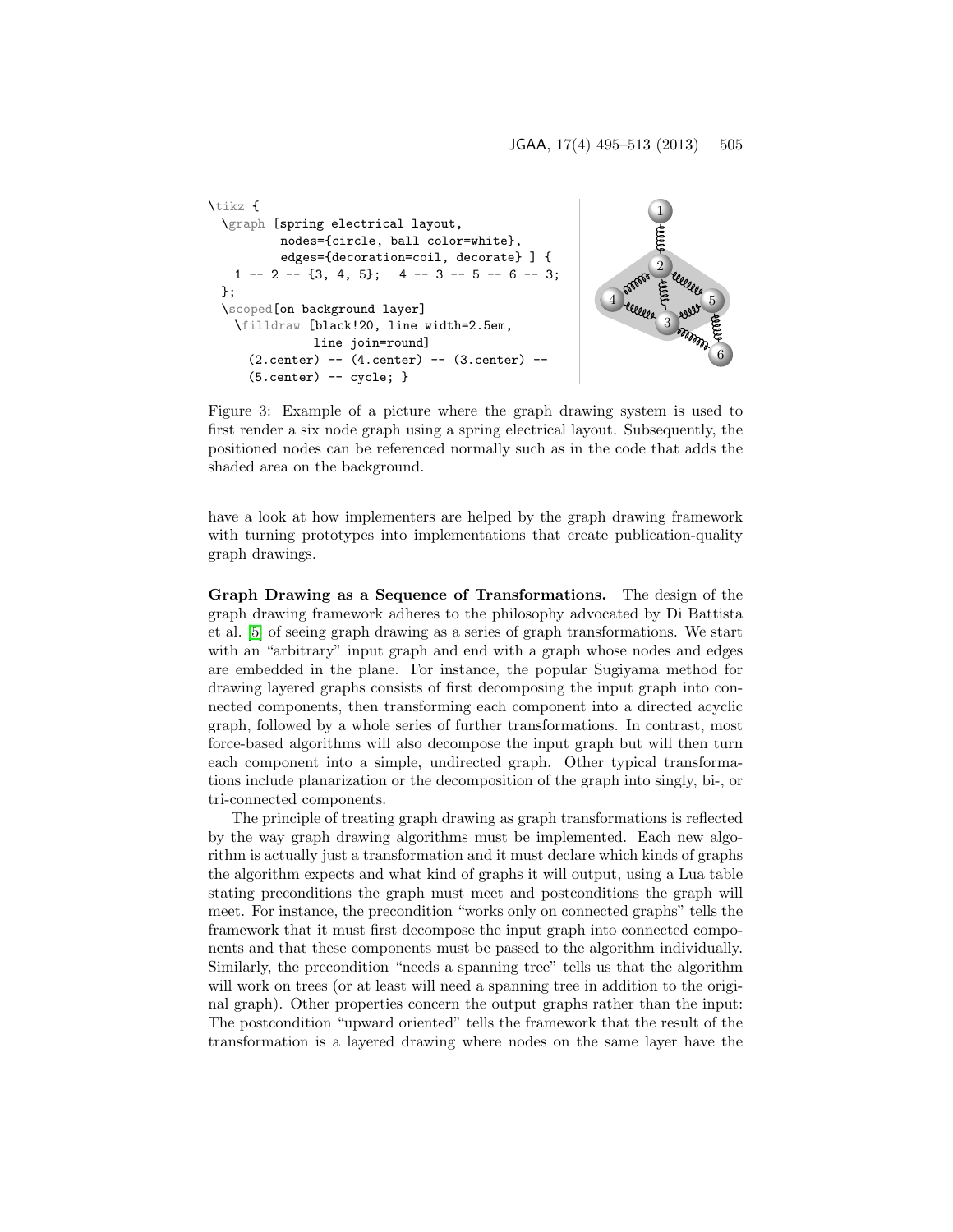same y-coordinate and the larger the layer index, the larger the y-coordinate.

Pre- and postconditions give algorithm designers fine control over which transformations are applied to a graph before and after the actual algorithm runs. Standard transformations include decomposition into connected components, shifting and rotating to meet author-specified anchoring and orientation requirements, as well as rotating tree-like graphs so that they "grow" at an author-specified angle. The last transformation is especially useful since graph drawing algorithms for trees and layered graphs only need to handle the case that a tree grows upwards and the framework will automatically rotate the graph when a user requests that the tree should grow in another direction. Having access to the convex hulls of the nodes, the framework can even correctly compensate for the effects of rotating a drawing of a graph, but not rotating the individual nodes.

Framework Architecture: Separation of Concerns. An implementation of a graph drawing algorithm should neither have to worry about how graphs are specified nor about how transformations are applied to them prior or after the algorithm has run. Rather than just encouraging algorithms to be independent of the internal workings of the framework, its layered architecture actually enforces it:

1. The display layer interacts with the display system that the author uses. In the framework's terminology, a display system is any software that "displays graphs" such as  $T_F X$  in conjunction with  $T_i kZ$ ; but a graphical editor would also constitute a display system.

All functionality offered by the framework to a display system is encapsulated in the class InterfaceToDisplay mentioned earlier. While this class includes the bulk of the code necessary for the interaction with an arbitrary display system, each display system requires a small amount of specific "binding" code in a special "binding class." The framework was carefully designed so that nothing T<sub>E</sub>X-specific is used or even just assumed anywhere except inside the class binding to T<sub>E</sub>X; in particular, the framework can be used completely independently of T<sub>E</sub>X, provided an appropriate binding is created.

2. Implementers of graph drawing algorithms see the algorithm layer of the graph drawing framework. It consists of Lua classes for graphs, nodes, and edges, as well as libraries for common algorithmic tasks such as graph traversal, graph decomposition, and so on.

Graph drawing algorithms can neither access nor influence the communication between the framework and the display layer. Rather, they must use the class InterfaceToAlgorithms, which is a counterpart to the interface of the framework to display systems. The fact that algorithms cannot access the display system makes sure that algorithms implemented for the framework work with all display systems.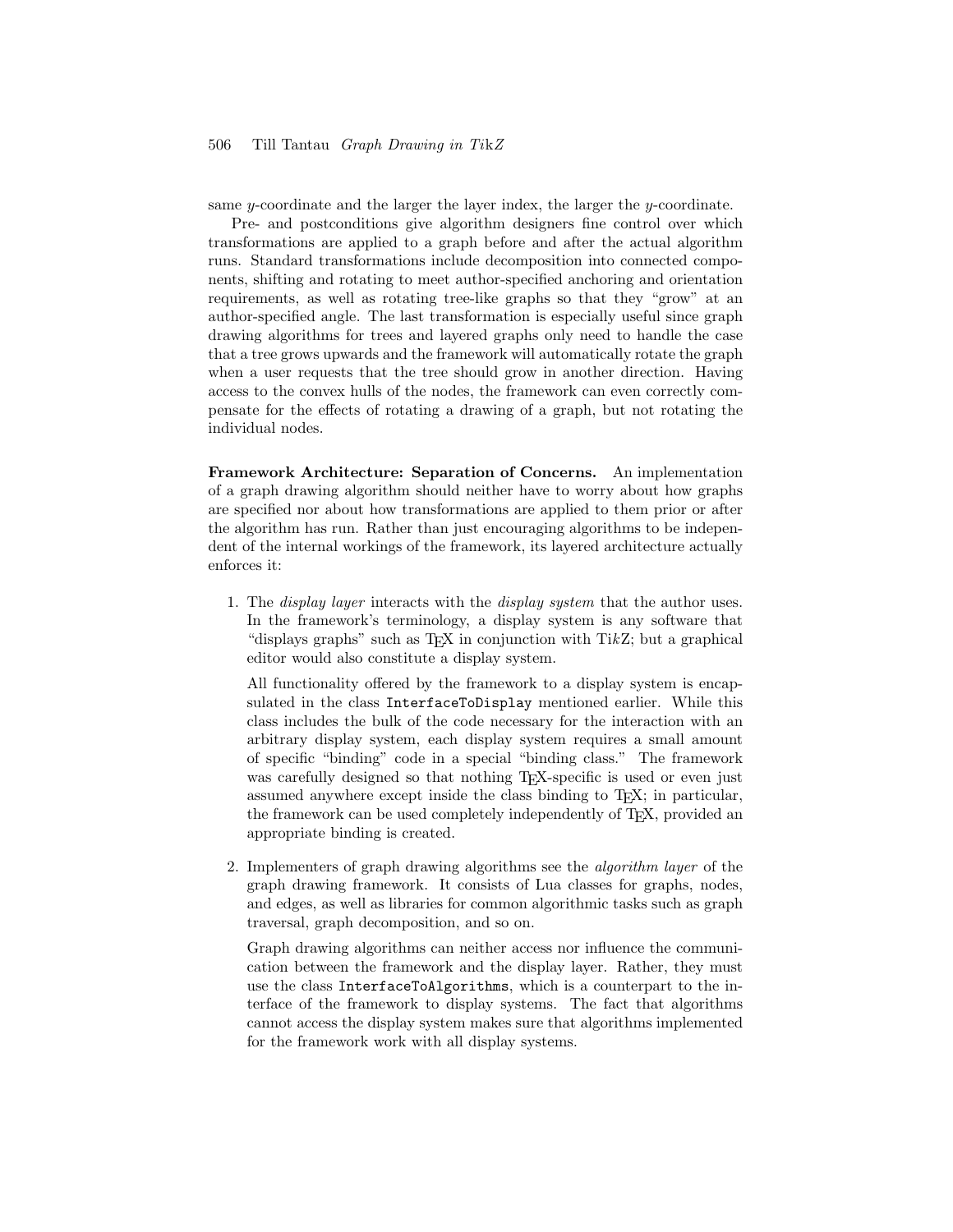

<span id="page-12-0"></span>Figure 4: Overview of the framework architecture. Arrows indicate function calls. The framework is made up by the shaded area; the display system at the top as well as the example algorithms at the bottom use the framework, but they are not part of it. Like Figure [2,](#page-9-1) this figure has been created using TikZ in conjunction with the layered graph drawing layout. Observe how the overall styling of Figure [2](#page-9-1) is consistent with the above figure, even though they depict quite different kinds of graphs.

An important functionality offered by the InterfaceToAlgorithms class is the declaration of algorithms and options together with their properties and even documentation at runtime. Display systems can use this information to display lists of available algorithms and options together with their documentation.

3. The heart of the framework is the transformation control; the other layers communicate with this control. Its job is to take the graph description as communicated by the display system through the InterfaceToDisplay and apply the necessary series of graph transformations to it. The most important transformation will be the call of the algorithm(s) selected by the author, but other transformations will also be performed as indicated earlier. Once the input graph has been transformed into a graph embedded in the plane, the computed positions are passed back to the display system through its binding.

The main aspects of the architecture of the framework are depicted in Figure [4.](#page-12-0)

Example Implementation of a Tree Drawing Algorithm. The graph drawing framework aims at facilitating lean graph drawing algorithm implementations that focus on the core ideas. What this means in practice will be demonstrated in the following by presenting an example implementation of a tree drawing algorithms.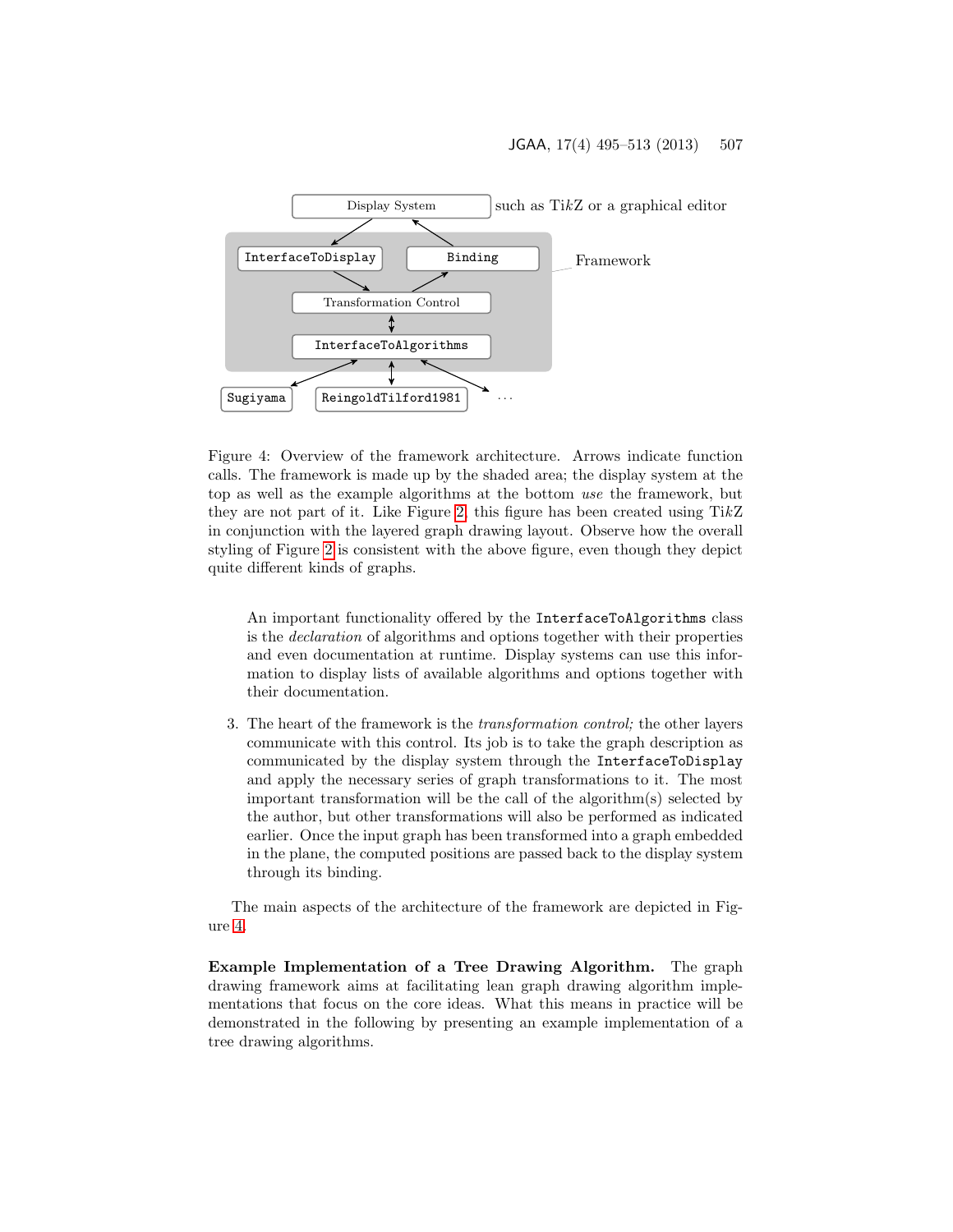#### 508 Till Tantau Graph Drawing in TikZ

The "core idea" behind this algorithm is to recursively apply the following rule to each node: Consider the bounding boxes of the trees rooted at the node's children. Arrange these boxes from left to right with a fixed padding between them. Then center the node below these drawn trees. (This placement strategy is not particularly clever, unforgivingly ignores the node sizes, and only used for the purposes of this example.)

The algorithm's code, which we typically place in its own file, starts with the creation of an (empty) algorithm class and the declaration of its properties. For the declaration, we first need to import the key interface function declare.

```
-- File TreeExample.lua
local declare = require "pgf.gd.interface.InterfaceToAlgorithms".declare
local TreeExample = \{\} -- As yet empty algorithm class,
                      -- methods are defined later
declare {
 key = "tree example layout", - name for the display layer
 algorithm = TreeExample, - bind the name to this class
 preconditions = { tree = true },
 postconditions = { upward_oriented = true },
 summary = "A tree layout algorithm for demonstration purposes"
}
```
The precondition in the declaration ensures that when the framework invokes the run method, the algorithm only gets a tree as input – even if the original input graph is neither acyclic nor even connected: the algorithm will be invoked once for each connected component with a spanning tree of the component as input. As with all other transformations, the to-be-used algorithm for computing spanning trees can be selected by authors through options.

The run method just calls a recursive placement function, which we will define in a moment and whose parameters are the to-be-drawn tree (self. spanning\_tree), the root node of this tree, a horizontal position for the tree's left-most node, and a vertical position for the root:

```
local recursion -- This is a forward declaration
function TreeExample:run() -- This method gets called by the framework
 recursion(self.spanning_tree, self.spanning_tree.root, 0, 0)
end
```
The recursive method first reads the desired distance of the root node to its children from the node's option table. Such tables are created during the parsing and get attached to all vertices, edges, and to the graph as a whole; the framework provides default values when the author has not specified an option's value explicitly.

```
function recursion(tree, root, left_end, y)
 local level_dist = root.options['level distance']
 local sibling_dist = root.options['sibling distance']
```
Now comes the implementation of the core idea: The algorithms loops over all outgoing edges of the root and recursively draws the trees rooted at the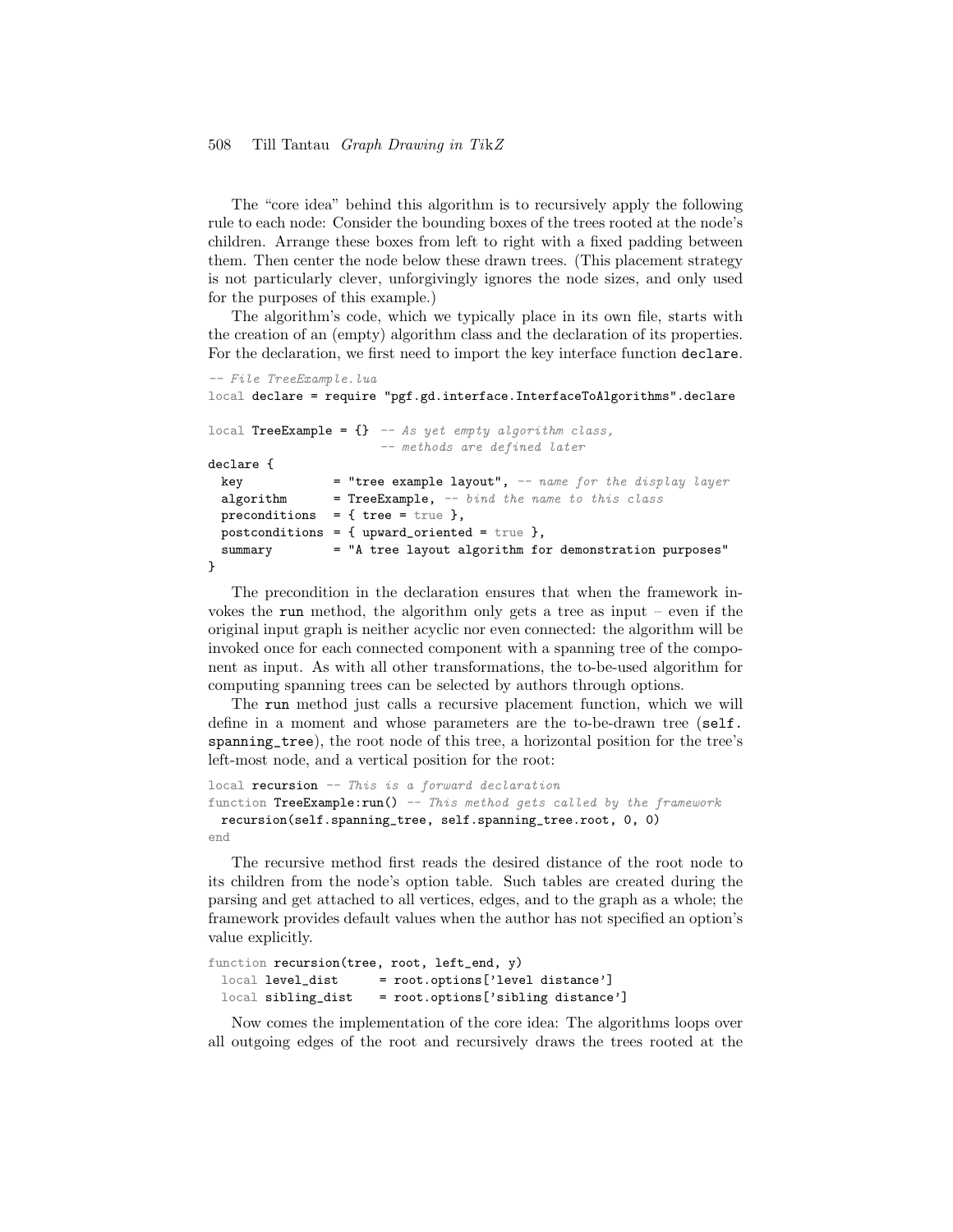e

g

f

"heads" of these edges (the children of the root). Each recursive call returns the position of the rightmost position used, which we increase by the sibling distance and use as the left end of the next child tree.

```
local outgoing_edges = tree:outgoing(root)
local right_end = left_end
for i, edge in ipairs (outgoing_edges) do - a Lua for-loop
 right_end = recursion(tree, edge.head, right_end, y + level\_dist)
 if i < #outgoing_edges then -- pad all but last node
   right_end = right_end + sibling_dist
 end
end
```
The last step is to center the root by modifying the root's position field:

```
root.pos.x = (left\_end + right\_end) / 2root.pos.y = y
 return right_end
end
```
We can immediately use the code as demonstrated in Figure [5.](#page-14-0)

```
\usegdlibrary{TreeExample} % Loads the Lua file
\tikz [tree example layout,
        grow'=45, sibling distance=2em]
  \graph {
   a \rightarrow \{b, c \rightarrow \{d, e\}, f \rightarrow g\},b -- d};
                                                              a
                                                             b
                                                                  c
                                                                     d
```
<span id="page-14-0"></span>Figure 5: Example use of the example tree drawing algorithm in a T<sub>EX</sub> document. The algorithm requires its input to be a tree, which is not the case here, and draws this tree "upwards," which is not desired by the author. The framework automatically removes the b--d edge to turn the input graph into a tree and applies transformations to honour the requested 45◦ direction of "tree growth."

Naturally, the implementations of the "real" graph drawing algorithms that are already part of the framework are more complex than the above example: The implementation of the Reingold–Tilford [\[12\]](#page-17-10) tree drawing method has 130 lines of code; the modular implementation of the Sugiyama method [\[6,](#page-17-3) [13\]](#page-17-4) needs a bit over 2000 lines of code, nearly half of which implement the network simplex algorithm [\[4\]](#page-17-11); implementations of different force-based algorithms need between 350 and 500 lines of code and another 500 lines for supporting multilevel approaches.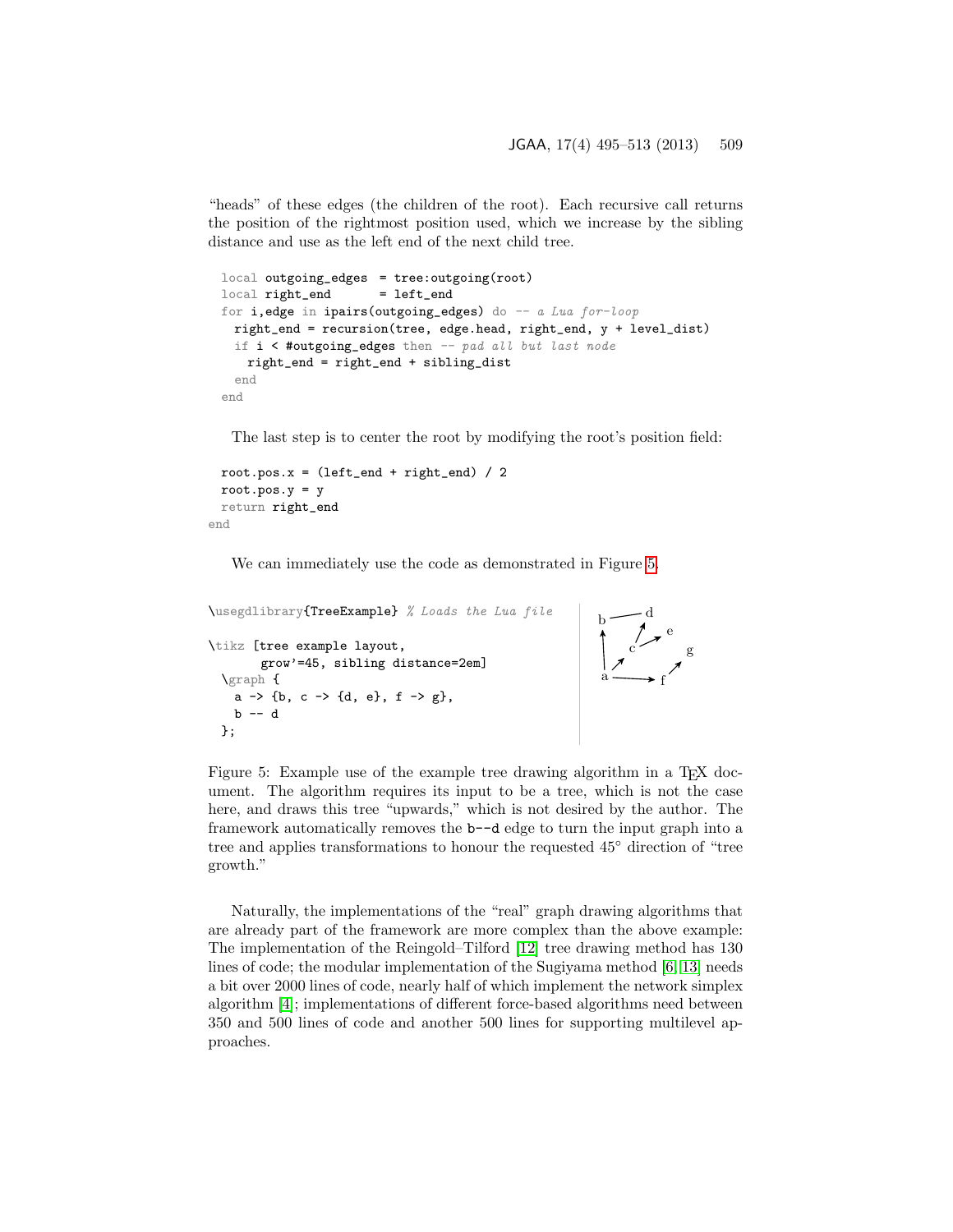## 5 Conclusion

The framework presented in this paper allows researchers to rapidly implement and test new graph drawing algorithms, which authors can immediately use to produce high quality drawings of graphs that are part of a larger text. Since the framework is fully integrated into a graphics description language, the full power of the language can be used to modify and augment graph drawings. Being part of the main TikZ code trunk, the framework is available through sourceforge.net/projects/pgf and will automatically be part of future standard T<sub>F</sub>X distributions.

Since the core of the graph drawing framework is implemented in Lua, it is much faster than equivalent code written in T<sub>E</sub>X, but much slower than code written in compiled languages such as C. For smaller graphs, Lua implementations of graph drawing algorithms turn out to be sufficiently quick: T<sub>EX</sub> needs 3.2 seconds on a 2.8GHz cpu to typeset the present paper, but only 0.5 of these 3.2 seconds are needed by the Lua graph drawing algorithms to draw the eleven graphs of the present paper. A larger example, the 47-node graph from the graphviz example suite that depicts the Unix history, already needs 1.2 seconds to draw and even larger graphs drawn using force-based methods may need minutes or hours to process. This problem can partly be sidestepped by using TikZ's built-in facilities for only (re)processing pictures whose syntactic description has changed in the manuscript. This drops the total processing time for the present manuscript to 1.2 seconds. Alternatively, time-critical parts of algorithms can be implemented in C libraries that get loaded dynamically by Lua; but this entails the portability and deployment problems that come along with compiled C code.

Concerning the future of the framework, apart from adding more standard or experimental algorithms, three avenues of development seem particularly promising: First, the integration of the Open Graph Drawing Framework would immediately make a large number of sophisticated (and fast) algorithms available to authors. A first implementation in the source repository demonstrates the great potential of this integration, but the deployment of the compiled C code is, indeed, tricky. Second, a command-line interface for the framework would make integration with non-TEX-based workflows easier. From the framework's point of view, the command-line interface would constitute a display system and an appropriate binding would have to be implemented. Finally, I would like to recommend more research on graph drawing algorithms that address the drawing of small graphs specified by humans in a graph description language.

### Acknowledgements

The first prototype of the framework was implemented as a graduate project in 2010 by Ren´ee Ahrens, Olof-Joachim Frahm, Jens Kluttig, Matthias Schulz, and Stephan Schuster. The prototype was greatly extended by Jannis Pohlmann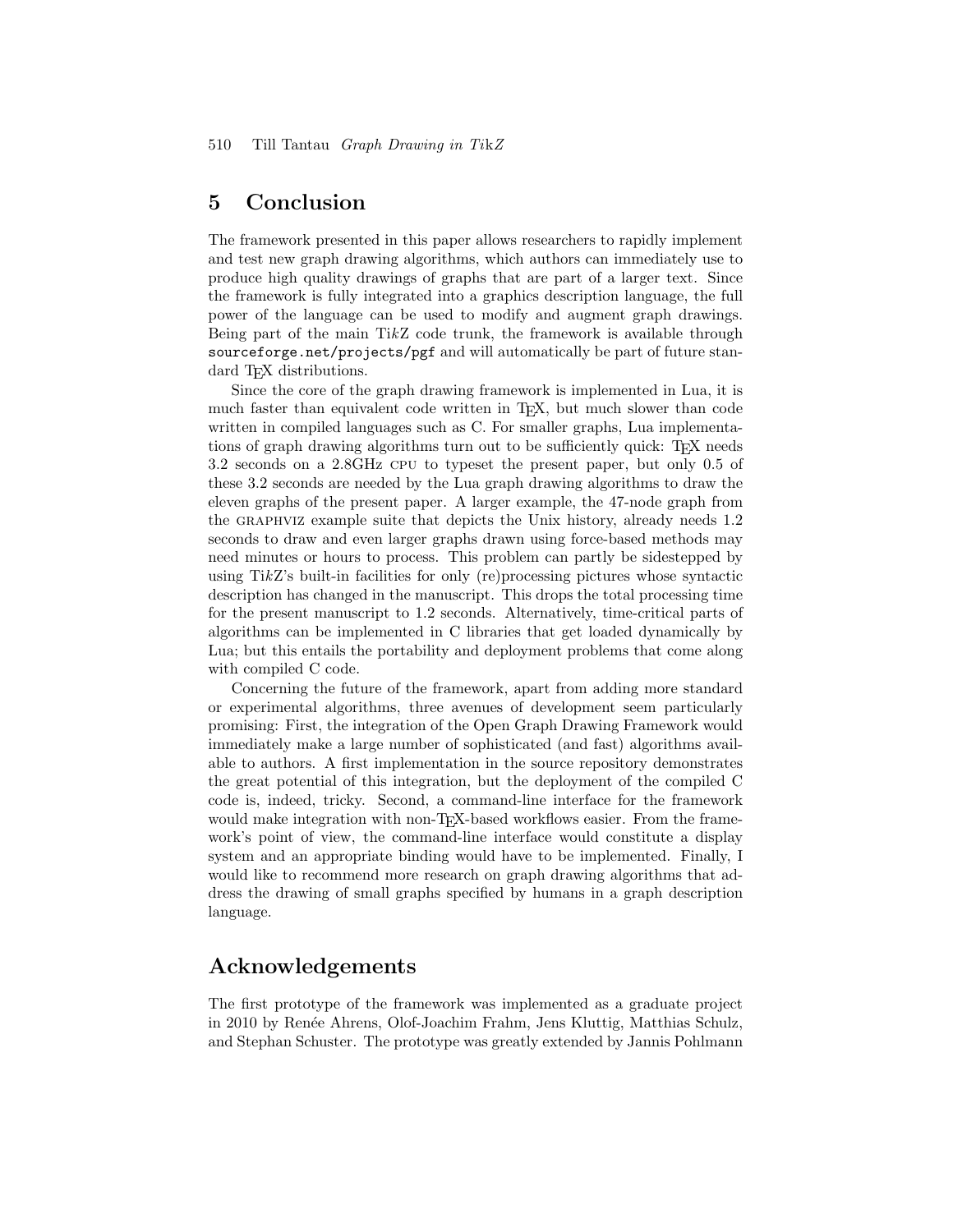#### JGAA, 17(4) 495-513 (2013) 511

while working on his Diploma thesis [\[11\]](#page-17-12), in which he details his implementations of the modular Sugiyama algorithm and of the multilevel force-based methods.

I would also like to very much thank the anonymous reviewers for their valuable feedback and careful proofreading of this paper.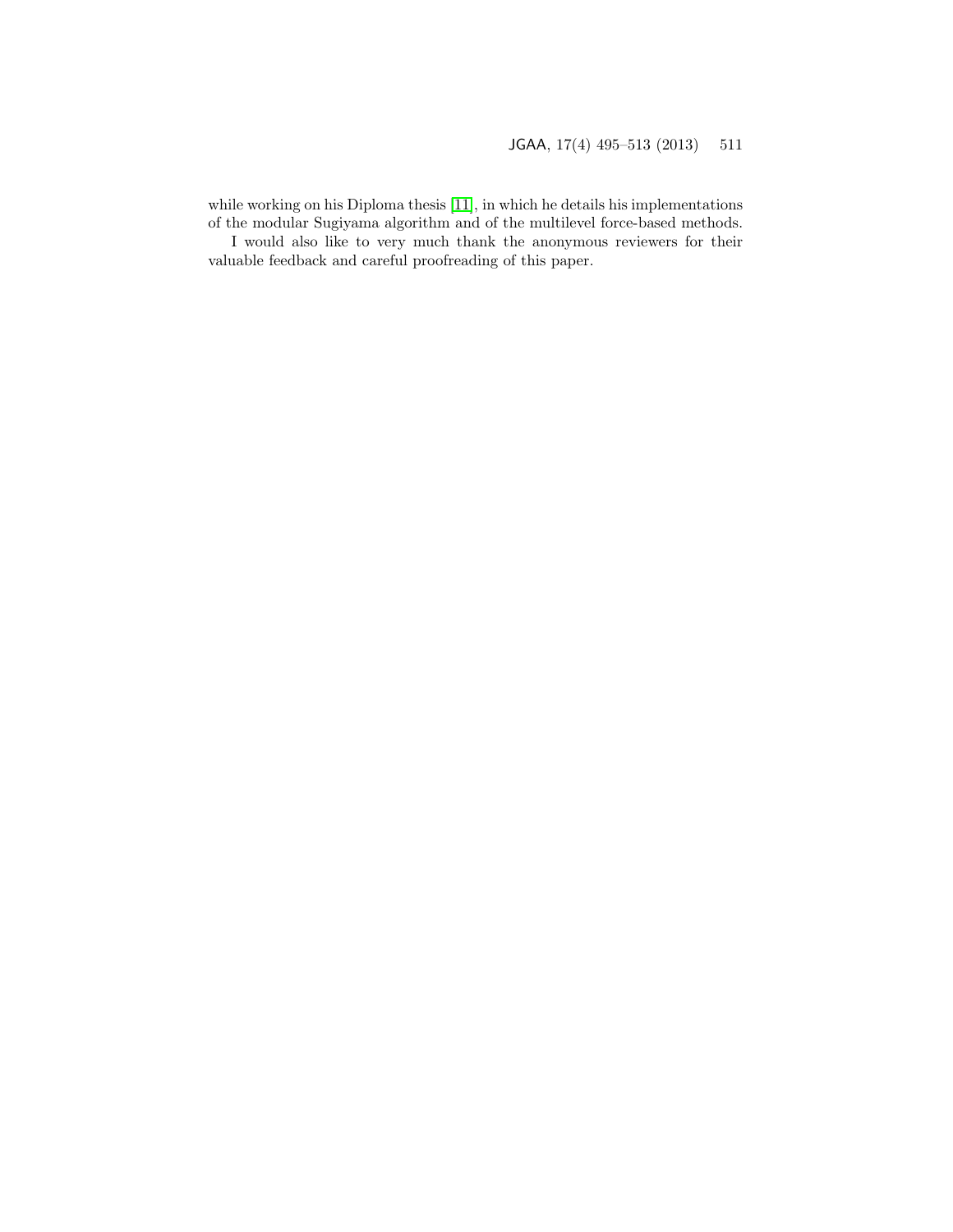### References

- <span id="page-17-7"></span>[1] A. Brüggemann-Klein and D. Wood. Drawing trees nicely with TFX. Electronic Publishing, 2(2):101–115, 1989.
- <span id="page-17-0"></span>[2] R. Chernobelskiy, K. I. Cunningham, M. T. Goodrich, S. G. Kobourov, and L. Trott. Force-directed Lombardi-style graph drawing. In Proceedings of the 19th International Conference on Graph Drawing, (GD  $2011$ , pages  $320-331$ , Berlin, Heidelberg, 2012. Springer-Verlag. [doi:](http://dx.doi.org/10.1007/978-3-642-25878-7_31) [10.1007/978-3-642-25878-7\\_31](http://dx.doi.org/10.1007/978-3-642-25878-7_31).
- <span id="page-17-1"></span>[3] M. Chimani, C. Gutwenger, M. Jünger, K. Klein, P. Mutzel, and M. Schulz. The Open Graph Drawing Framework. Poster at the 15th International Symposium on Graph Drawing 2007 (GD 2007), 2007.
- <span id="page-17-11"></span>[4] W. H. Cunningham. A network simplex method. Mathematical Program $ming, 11(1):105-116, 1976.$ [doi:10.1007/BF01580379](http://dx.doi.org/10.1007/BF01580379).
- <span id="page-17-6"></span>[5] G. Di Battista, P. Eades, R. Tamassia, and I. G. Tollis. Graph Drawing, Algorithms for the Visualization of Graphs. Prentice Hall, 1999.
- <span id="page-17-3"></span>[6] P. Eades and K. Sugiyama. How to draw a directed graph. Journal of Information Processing, 13(4):424–436, 1990.
- <span id="page-17-2"></span>[7] J. Ellson, E. Gansner, E. Koutsofios, S. North, and G. Woodhull. Graphviz and Dynagraph – Static and dynamic graph drawing tools. In M. Junger and P. Mutzel, editors, Graph Drawing Software, Mathematics and Visualization, pages 127–148. Springer-Verlag, 2004. [doi:](http://dx.doi.org/10.1007/978-3-642-18638-7_6) [10.1007/978-3-642-18638-7\\_6](http://dx.doi.org/10.1007/978-3-642-18638-7_6).
- <span id="page-17-9"></span>[8] E. Gansner, E. Koutsofios, S. North, and K.-P. Vo. A technique for drawing directed graphs. IEEE Transactions on Software Engineering, 19(3):214– 230, 1993. [doi:10.1109/32.221135](http://dx.doi.org/10.1109/32.221135).
- <span id="page-17-5"></span>[9] R. Ierusalimschy. Programming in Lua. Lua.org, 2nd edition, 2006.
- <span id="page-17-8"></span>[10] S. Mauw and V. Bos. Drawing message sequence charts with  $\mathbb{F}$ FFX. TUG $boat, 22(1/2):87-92, 2001.$
- <span id="page-17-12"></span>[11] J. Pohlmann. Configurable graph drawing algorithms for the TikZ graphics description language. Diploma thesis, Institute of Theoretical Computer Science, Universität zu Lübeck, Lübeck, Germany, Oct. 2011.
- <span id="page-17-10"></span>[12] E. M. Reingold and J. S. Tilford. Tidier drawings of trees. IEEE Transactions on Software Engineering,  $7(2):223-228$ , 1981. [doi:10.1109/TSE.](http://dx.doi.org/10.1109/TSE.1981.234519) [1981.234519](http://dx.doi.org/10.1109/TSE.1981.234519).
- <span id="page-17-4"></span>[13] K. Sugiyama, S. Tagawa, and M. Toda. Methods for visual understanding of hierarchical system structures. IEEE Transactions on Systems, Man and  $Cybernetics, 11(2):109-125, 1981.$  [doi:10.1109/TSMC.1981.4308636](http://dx.doi.org/10.1109/TSMC.1981.4308636).